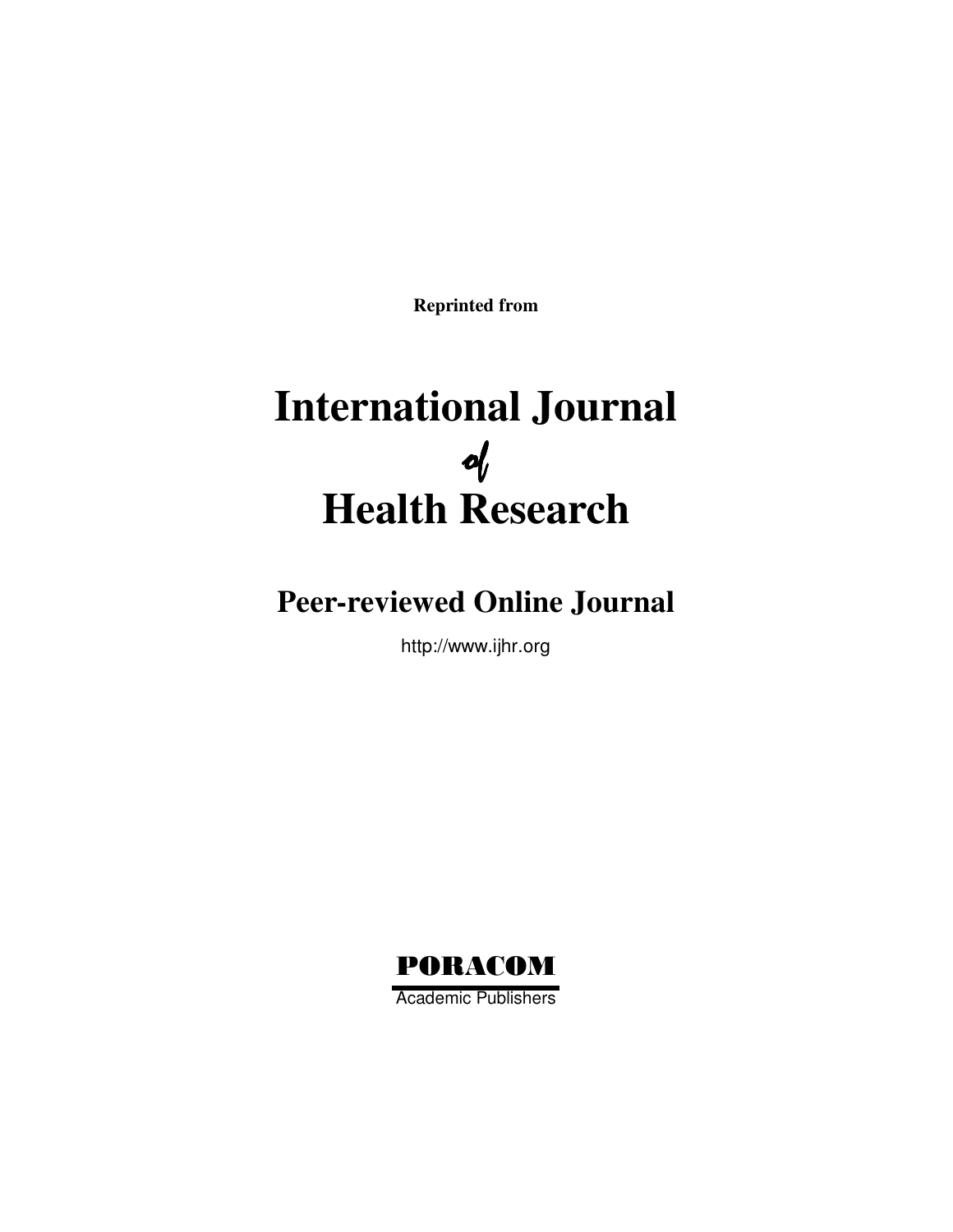## **International Journal of Health Research**

The *International Journal of Health Research* is an online international journal allowing free unlimited access to abstract and full-text of published articles. The journal is devoted to the promotion of health sciences and related disciplines (including medicine, pharmacy, nursing, biotechnology, cell and molecular biology, and related engineering fields). It seeks particularly (but not exclusively) to encourage multidisciplinary research and collaboration among scientists, the industry and the healthcare professionals. It will also provide an international forum for the communication and evaluation of data, methods and findings in health sciences and related disciplines. The journal welcomes original research papers, reviews and case reports on current topics of special interest and relevance. All manuscripts will be subject to rapid peer review. Those of high quality (not previously published and not under consideration for publication) will be published without delay. The maximum length of manuscripts should normally be 10,000 words (20 single-spaced typewritten pages) for review, 6,000 words for research articles, 3,000 for technical notes, case reports, commentaries and short communications.

**Submission of Manuscript:** The *International Journal of Health Research* uses a journal management software to allow authors track the changes to their submission. All manuscripts must be in MS Word and in English and should be submitted online at http://www.ijhr.org. Authors who do not want to submit online or cannot submit online should send their manuscript by e-mail attachment (in single file) to the editorial office below. Submission of a manuscript is an indication that the content has not been published or under consideration for publication elsewhere. Authors may submit the names of expert reviewers or those they do not want to review their papers.

Enquiries:Enquiries: Enquiries: Enquiries:

The Editorial Office International Journal of Health Research Dean's Office, College of Medicine Madonna University, Elele Campus, Rivers State *E-mail:* editor\_ijhr@yahoo.com or editor@ijhr.org



Academic Publishers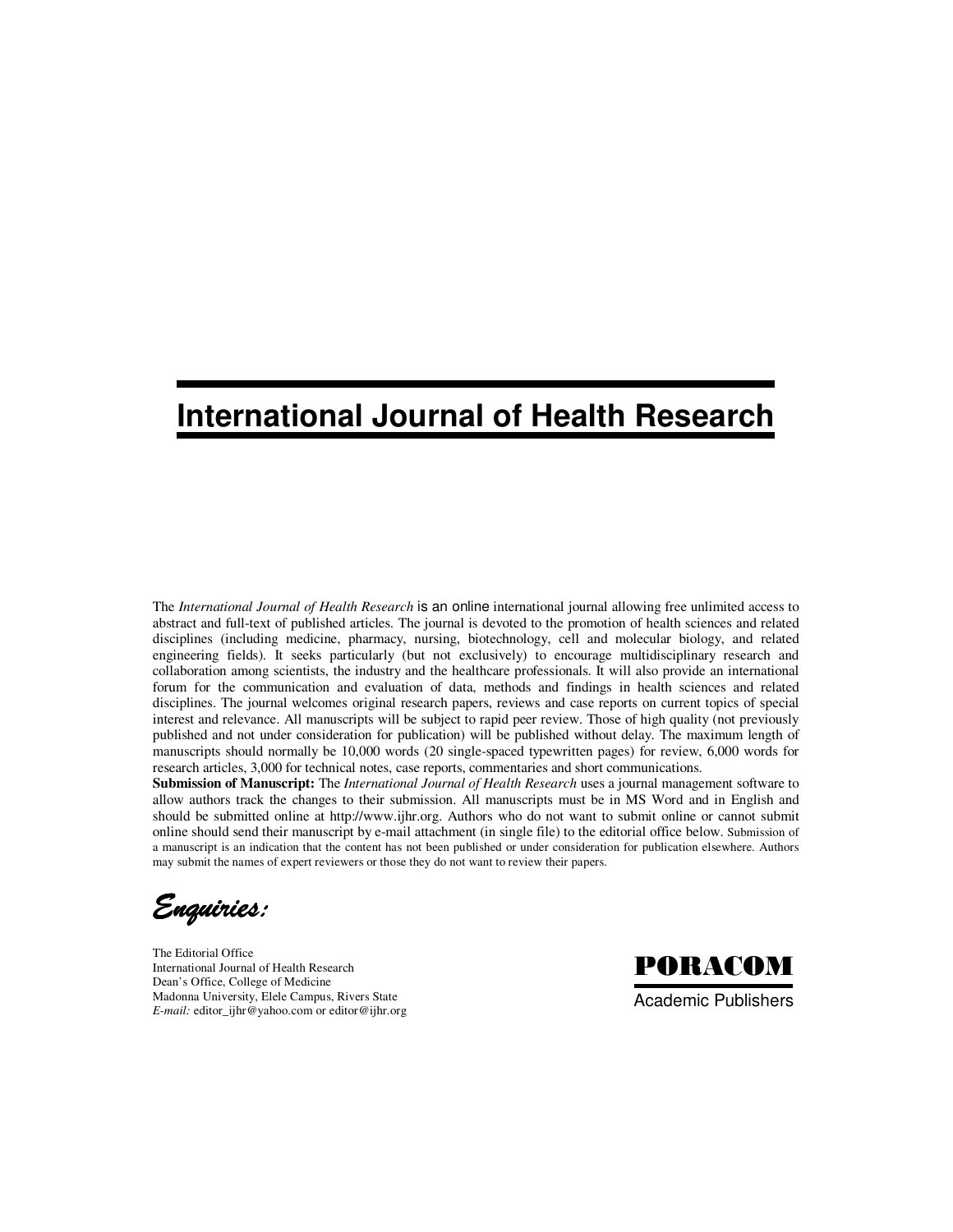**International Journal of Health Research, September 2008; 1(3): 163-168**

© Poracom Academic Publishers. All rights reserved.

Available at http://www.ijhr.org

### **Original Research Article**

Open Access Online Journal

### **Evaluation of Hepatoprotective Activity of the Fruits of Coccinia grandis Linn**

Received: 02-Jul-08 Revision received: 31-Aug-08 Accepted for publication: 19-Sep-08

### **Abstract**

.

**Purpose**: To evaluate the hepatoprotective activity of alcoholic extract of the fruits of Coccinia grandis Linn (Curcubitaceae) using carbon tetra chloride  $(CCl<sub>4</sub>)$ induced hepatotoxicity in rats.

**Methods**: The levels of serum glutamate oxaloacetate transminase (SGOT), serum glutamate pyruate transminase (SGPT), alkaline phosphatase (ALP), total protein, total and direct bilirubin were evaluated in experimental rats (with or without  $CCl<sub>4</sub>$ -induced hepatotoxicity) following administration of alcoholic extract of the fruits of C. grandis using standard procedures. The potency of the extract was compared with standard silymarin at a dose of 100 mg/kg p.o. Histopathology of the liver tissues of the animals treated with the extract was also studied.

**Results**: At a dose level of 250 mg/kg, the alcoholic extract significantly (p<0.05) decreased the activities of serum enzymes (SGOT, SGPT, and ALP) and bilirubin which were comparable to that of silymarin.

**Conclusion:** Alcoholic extract of the fruits of C. grandis offers protective effect against  $CCI<sub>4</sub>$ -induced hepatotoxicity in experimental rats.

**Keywords:** CCL4-induced hepatotoxicity; Coccinia grandis; hepatoprotective effect; silymarin

**Vadivu R<sup>1</sup> Krithika A<sup>2</sup> Biplab C<sup>2</sup> Dedeepya P<sup>2</sup>**

**Shoeb N<sup>2</sup>**

**Lakshmi KS<sup>2</sup>**

<sup>1</sup> Department of Pharmacognosy, Madras Medical College, Chennai-600 003, India

<sup>2</sup>SRM College of Pharmacy, Kattankulathur, Chennai, India

#### **\*For Correspondence:**

E-mail: r.vadivu@rediffmail.com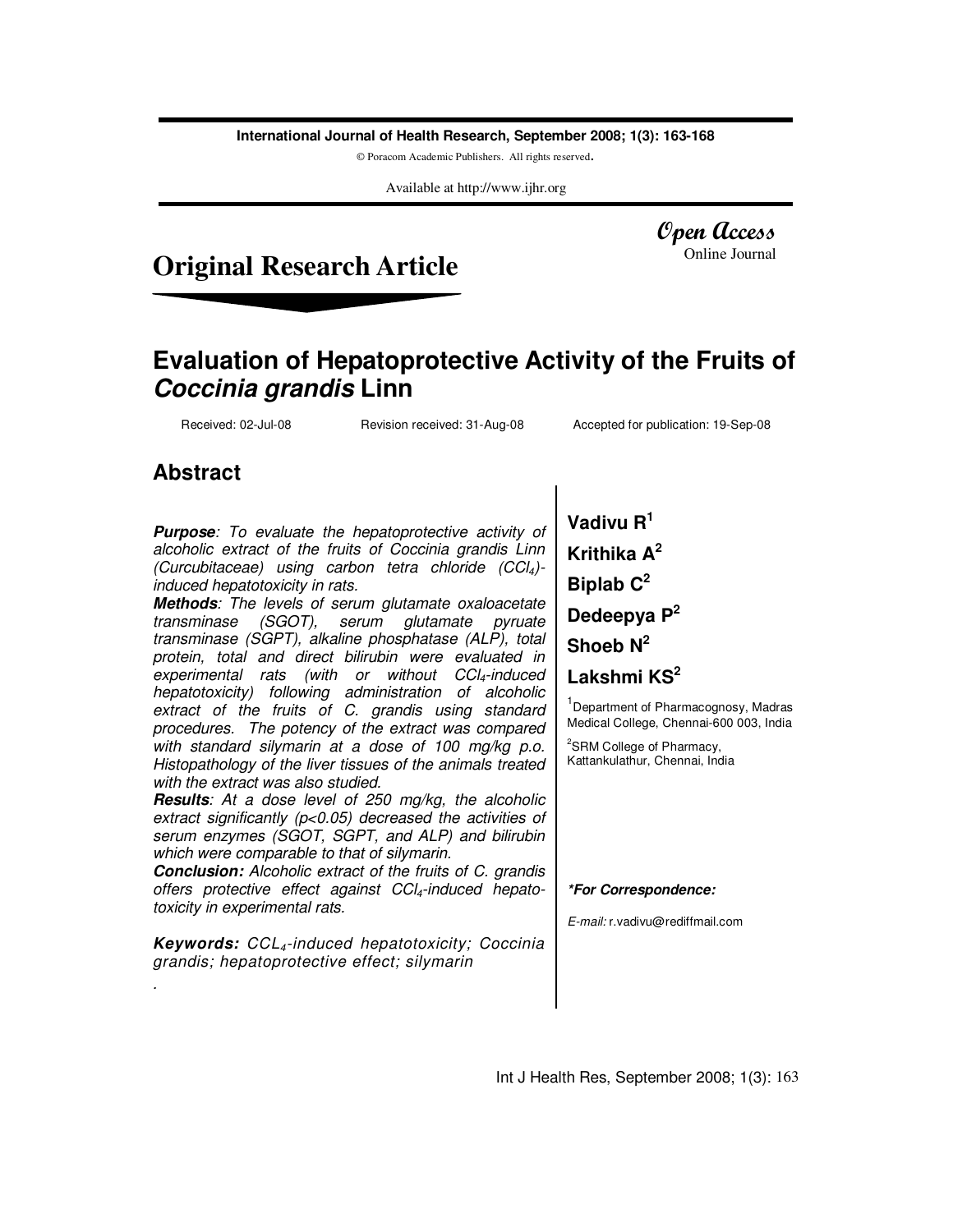### **Introduction**

The liver is a major detoxifying organ in vertebrate body, which involves intense metabolic activities. Certain toxic chemicals and medicines can cause liver damage, which has been recognized as a toxicological problem. However, herbal medicines are known to play an important role in the treatment of various ailments, including hepatopathy<sup>1</sup>. Many traditional practitioners have claimed that numerous medicinal plants and their formulations can be effectively used for the alleviation of different types of liver diseases<sup>2</sup>. But most claims are anecdotal and very few have received adequate medical and scientific evaluation.

Coccinia grandis Linn (Curcubitaceae) is a climber herb cultivated throughout India. In folklore medicine, the fruit is used to treat leprosy, fever, asthma, infective hepatitis, jaundice, and sore throats. It is also used as expectorant and astrigent<sup>3</sup>. The alcoholic extract of the plant is used as hypoglycemic<sup>4</sup>, and anti-oxidant<sup>5</sup> agent. A compound polyprenol isolated from the ethanol extract posseses anti-dyslipidimic activity<sup>6</sup>. However, no work has been reported on the hepatoprotective properties of this plant.

The present study has been undertaken to evaluate the hepatoprotective activity of the alcoholic extract of fruits of Coccinia grandis Linn against  $\text{CCI}_4$ -induced hepatotoxicity in rats.

#### **Materials and Methods**

#### **Plant materials**

The fruits of Coccinia grandis were purchased from the local market in Chennai in March and April, 2007. They were authenticated by Prof P Jayaraman, a Botanist and Director, Plant Anatomy Research Centre (PARC), Chennai and the voucher specimen was deposited in PARC (PARC/22/07). The fruits were air dried, coarsely powdered, and then subjected to successive extraction using petroleum ether

#### Vadivu et al **Vadivu et al** Hepatoprotective activity of C. grandis

and 95% alcohol (Analytical grade, SISCO Research Laboratory, Bombay) in soxhlet apparatus. Solvent elimination, using rotary evaporator under reduced pressure, was adopted producing the hexane extract (2.3% w/w) and alcohol extract (20.5%w/w yield). The alcoholic extract (250 mg/kg) was formulated as suspension in 1% w/v tracaganth gum and used for the study. Silymarin was used as a standard drug.

#### **Animals**

Male Wister strain albino rats (24) weighing  $150 - 200$  g and albino mice weighing  $22 - 1$ 25 g were used for the study. They were maintained under standard environmental condition (temperature  $25 - 28$  °C and 12 hr light/dark cycle) and allowed access to standard laboratory feed and water ad libitum. The animals were allowed to acclimatize to the laboratory condition for a week before they were used for the experiment. Ethical approval for the use of the animals was obtained from the institutional committee constituted for the purpose (IAEC 14/2007).

#### **Acute toxicity studies**

Acute oral toxicity was performed as per OECD-423 guidelines<sup>7</sup>. The albino mice were fasted overnight, provided only water, after which the alcoholic extract of the fruits of Coccina grandis Linn was administered by gastric intubation to the relevant animals orally at the dose of 5 mg/kg body weight. The animals were then observed for 14 days. When mortality was observed in 2 or 3 animals, the dose administered was recorded as a toxic dose. But when mortality was observed in one animal, then the same dose was repeated again for confirmation. However, if mortality was not observed, the procedure was repeated for further higher doses such as 50, 300 and 2,000 mg/kg body weight. Toxic symptoms for which the animals were observed for 72 hr include behavioral changes, locomotion, convulsions and mortality.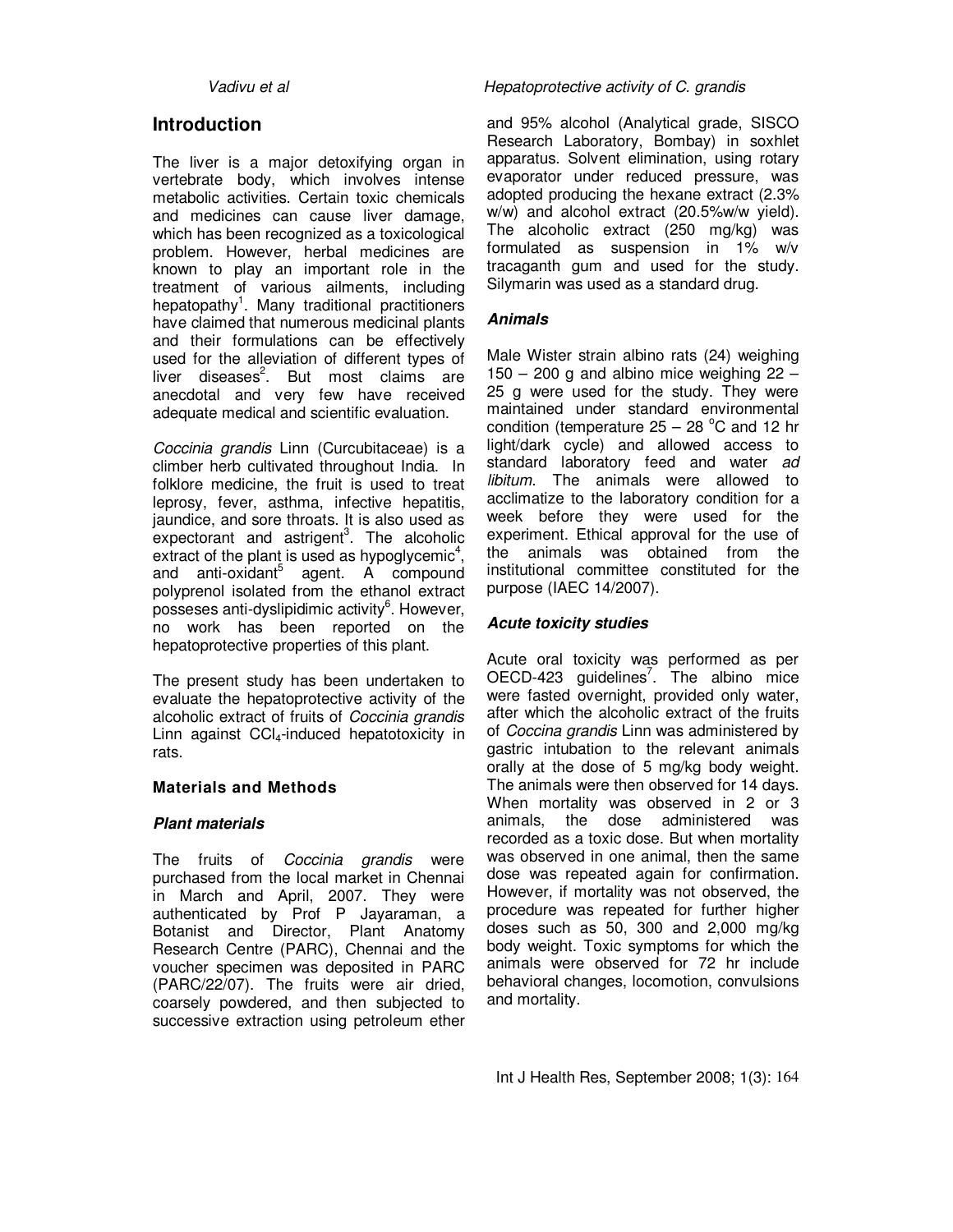#### **Hepatoprotective activity**

Hepatotoxicity was evaluated as previously described<sup>8</sup>. A total of 24 albino rats were divide 4 groups of 6 animals each and treated as follows:

**Group I (Control):** received subcutaneous administration of 1%w/v of gum tracaganth at the dose of 1ml/kg /day per oral for 14 days.

**Group II:** received subcutaneous administration carbon tetra chloride  $(CCl<sub>4</sub>)$  at a dose of 0.1 ml/kg/day of body weight i.p for 10 days.

**Group III (test):** served as test and received alcoholic extract of fruits of Coccinia grandis Linn (250 mg/kg p.o) daily for 14 days along with CCl<sub>4</sub> subcutaneous for 10 days.

**Group IV (standard):** received silymarin (100 mg/kg) per oral for 14 days along with CCl4 subcutaneously for 10 days.

At the end of the 14th day the blood was collected from all the animals from the rectero-orbital plexus and the serum was separated by centrifugation at 2000 rpm for 10 min. The serum was then assayed for hepatic marker enzymes, serum glutamate oxaloacetate transminase (SGOT), serum glutamate pyruate transminase (SGPT), alkaline phosphatase (ALP), total and direct bilirubin and total protein.

#### **Assessment of biochemical parameters**

The estimation of SGOT and SGPT was based on the reference method described in International Federation of Clinical Chemistry<sup>9</sup>. The reagent supplied in the kits (Bayer Diagnostic Kits) were reconstituted and mixed with the serum. SGOT and SGPT were measured at 340 nm and expressed as IU/L. Serum ALP was estimated by mixing the reagent (p-nitrophenyl phosphate, magnesium, buffers and stabilizers) with the serum and measuring the absorbance at 405 nm. The value obtained was expressed as IU/L. Total protein was measured using Biuret method<sup>10</sup>. In this method, the serum was mixed with Biuret reagent and incubated

#### Vadivu et al **Vadivu et al** Hepatoprotective activity of C. grandis

for 10 min at 37 $\degree$ C. The absorbance of the solution was then measured at 555 nm and the estimated total protein was expressed as g/dl. Total and direct bilirubin were estimated by the method of Jandrassik and Grof at 546  $\text{nm}$  and expressed as mg/dl $^{11}$ .

#### **Histopathological examination**

Animals were sacrificed by cervical dislocation and the blood was collected from the rectero-orbital plexus. The liver was removed, sliced and washed in saline and the pieces were preserved in 10% formasal (10% formaldehyde diluted using normal saline) for histopathological evaluation. Sections of pieces of the liver (about 4-6 mm in thickness) were processed and embedded in paraffin wax, stained with haematoxylin and eosin, mounted and observed under light microscope for histological changes.

#### **Data analysis**

As appropriate, measurements were carried out in triplicates and descriptive statistics (mean and sd) were used in presentation of the results. Data comparison was carried out using one way analysis of variance (ANOVA). At 95% confidence interval, 2 tailed p-values less than 0.05 were considered to be significant.

#### **Results**

The marker enzyme levels are provided in the Table. There was significant increase in the levels of the marker enzymes (SGOT, SGPT, ALP) as well as total and direct bilirubin in the animals treated with  $CCl<sub>4</sub>$ when compared with the control animals. For the animals given the extract (250 mg/kg), the levels of these enzymes and bilurubin were relatively normal when compared with  $CCl<sub>4</sub>$  treated group (p<0.05). The serum total protein concentration of the  $CCl<sub>4</sub>$  treated group was significantly smaller than the extract treated group.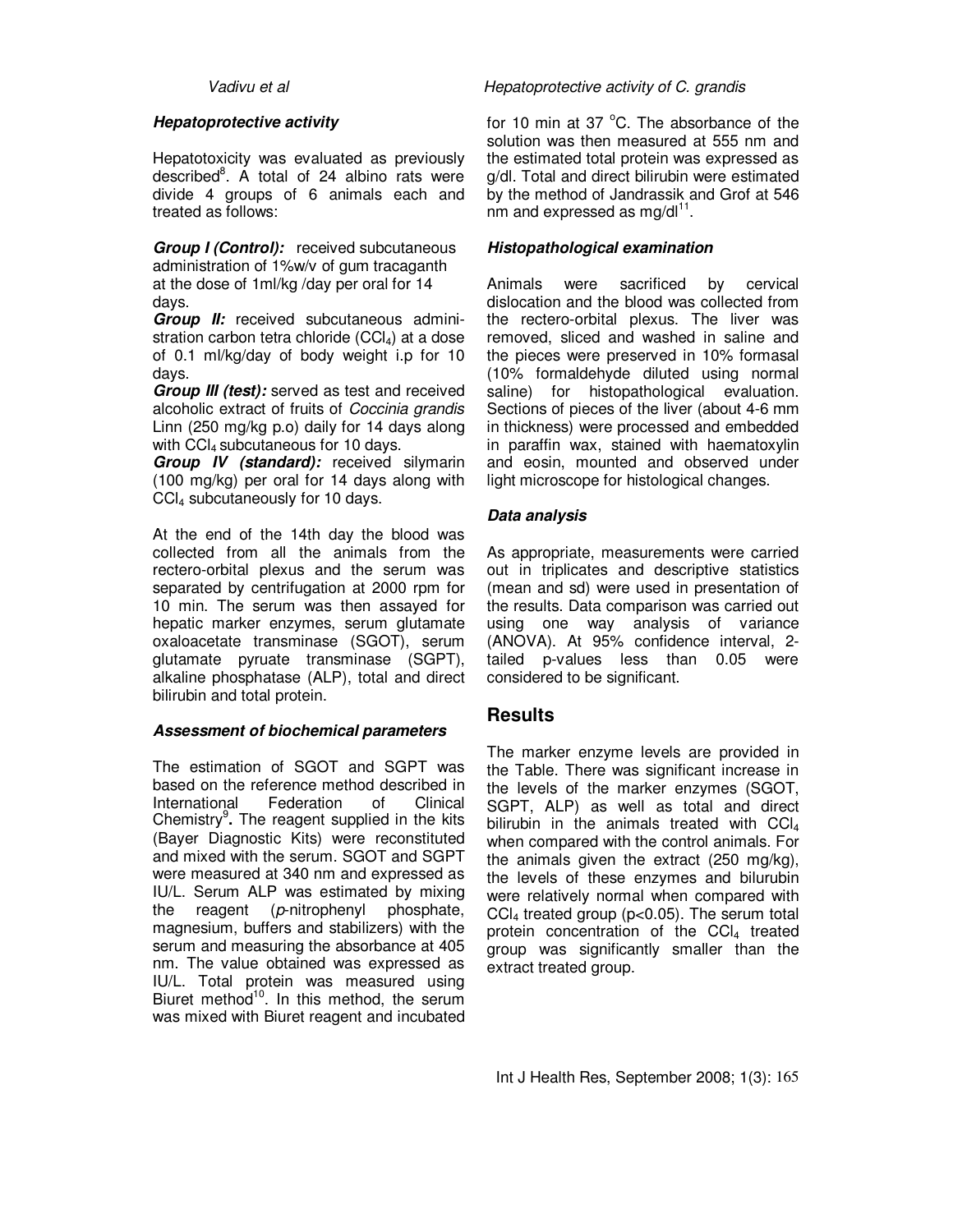Table: Effect of hepatoprotective activity of the fruits of Coccinia grandis against CCl<sub>4</sub>-induced hepatotoxicity in rats

| Treatment                          | SGOT<br>(IU/L)     | <b>SGPT</b><br>(IU/L)                                                  | Alkaline<br>Phosphatase<br>(IU/L) | <b>Total Protein</b><br>(g/dl) | <b>Bilurubin</b> |                              |
|------------------------------------|--------------------|------------------------------------------------------------------------|-----------------------------------|--------------------------------|------------------|------------------------------|
|                                    |                    |                                                                        |                                   |                                | Total<br>(mg/dl) | Direct<br>(mg/dl)            |
| Vehicle<br>control                 | 56.38± 6.22        | 64.34± 4.08                                                            | $195.7 \pm 15.4$                  | $5.76 \pm 0.38$                | $0.62 \pm 0.03$  | $0.32 + 0.05$                |
| Carbon<br>tetrachloride            | 132.85±3.29**      | $155.61\pm4.01**$ 315.5 $\pm$ 23.7** 3.21 $\pm$ 0.59* 0.92 $\pm$ 0.06* |                                   |                                |                  | $1.12 \pm 0.08**$            |
| treated                            |                    |                                                                        |                                   |                                |                  |                              |
| Alcoholic<br>extract               | 72.44 ± 3.64***    | 91.57± 3.71**                                                          | $200.4 \pm 12.3^*$                | $4.78 \pm 0.19$                |                  | $0.71\pm0.07**$ 0.72 ±0.02** |
| $(250 \text{ mg/kg})$              |                    |                                                                        |                                   |                                |                  |                              |
| Silymarin<br>$(100 \text{ mg/kg})$ | $61.81 \pm 2.13**$ | 71.93± 2.48***                                                         | $198.1 \pm 14.7$                  | $5.23 \pm 0.20^*$              | $0.64 + 0.02$    | $0.39 \pm 0.04**$            |

Values are expressed as mean  $\pm$  SEM (n=6).  $p<0.05$ ,  $p<0.01$ ,  $p<0.001$  as compared to control



**Figure:** Photomicrograph of liver cells of control rats (a), and those treated with CCl<sub>4</sub> (b), alcoholic extract (250 mg/kg) of C. grandis (c) and silymarin (d)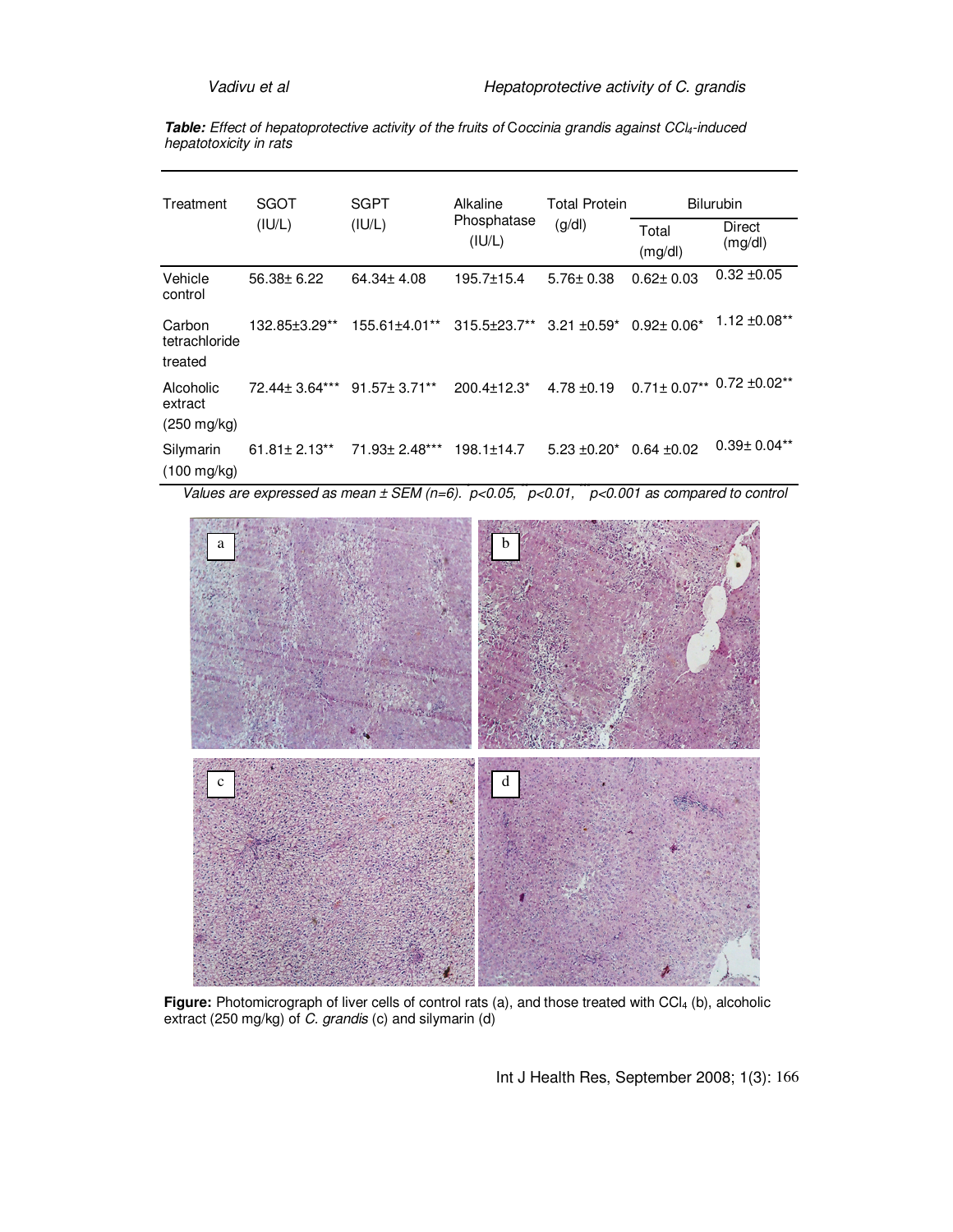Histopathological examination of animals in group I showed a normal hepatic architecture (Figure 1a). Animals in group II (CCl<sup>4</sup> treated) demonstrated severe hepatotoxicity as evidenced by profound steatosis, centrilobular necrosis and ballooning degeneration (Figure 1b). In group III and IV, the animal livers exhibited an almost normal architecture barring a little deformation of hepatocytes with pyknosis and clearing of cytoplasm (Figure 1c & 1d).

#### **Discussion**

Liver diseases remain as one of the serious health problems. However we do not have satisfactory liver protective drugs in allopathic medical practice for serious liver disorders. Herbal drugs play a role in the management of various liver disorders in addition to other natural healing processes of the liver<sup>12</sup>.

Previous studies have demonstrated the use of carbon tetrachloride to successfully induce hepatotoxicity in experimental animals<sup>13</sup>. In experimental hepatopathy, the toxin carbon tetrachloride is biotransformed by cytochrome P-450 to produce the trichloromethyl free radical, which causes peroxidative degradation in the adipose tissue resulting in fatty infilteration of the hepatocytes. Trichloromethyl free radicals elicit lipid peroxidation of membrane lipids in the presence of oxygen generated by metabolic leakage from mitochondria. All these events culminate in loss of integrity of the cell membranes and damage of hepatic tissue <sup>14</sup>.

Histopathological exami-nation of liver section of normal rats showed normal hepatic cells with cytoplasam and nucleus whereas CCl<sub>4</sub> treated group showed that the liver cells are intoxicated with  $CCl<sub>4</sub>$  the normal architecture of the liver was completely damaged. The treatment of the rats with ethanolic extract exhibited protection against liver damage by  $CCI<sub>4</sub>$ , which is confirmed by the results of biochemical studies.

#### Vadivu et al **Vadivu** et al extendion with the Hepatoprotective activity of C. grandis

The increase in the levels of transaminase reflects a clear indication of cellular leakage and loss of functional integrity of the cell membrane<sup>15</sup>. Assessment of liver function can be made by estimating the activities of serum GOT and GPT, which are originally present in higher concentrations in cytoplasm. In hepatopathy, these enzymes leak into blood stream in conformity with the extent of liver damage $16$ . The elevated levels of marker enzymes (SGOT, SGPT), TP in carbon tetrachloride treated rats in the present study corresponded to the extensive liver damage. Treatment with the 250mg/kg ethanolic extract of the fruit significantly reduced the elevated liver enzymes and bilurubin level, indicating hepatoprotective action. Hepatotoxic effect of carbon tetrachloride is due to oxidative damage by free radical generation and antioxidant property is claimed to be one of the mechanisms of hepatoprotective drugs $^{17}$ .

In order to provide a better understanding of the possible role of the extract of Coccinia grandis fruits in the hepatoprotective effect observed in this study, we carried out a preliminary phytochemical screening of the extract of the fruit and found it to contain flavonoids and glycosides. Earlier report indicated that the flavonoids are phenolic compounds exert multiple biological effects, including antioxidant properties and free radical scavenging abilities<sup>18</sup> Over expression of fibrogenic cytokines as well as increased transcription and synthesis of collagen can be down regulated, at least in experimental models by the use of antioxidants and a study has demonstrated that natural phenolics inhibit stellate cell activation by perturbing signal transduction pathway and cell protein expression. The coadministration of hepatoprotective agents may induce the hepatocytes to resist the toxic effects of carbon tetrachloride. Therefore, the hepatoprotective activity of the extract may be due to its antioxidant property exerted by flavanoids in the fruits.